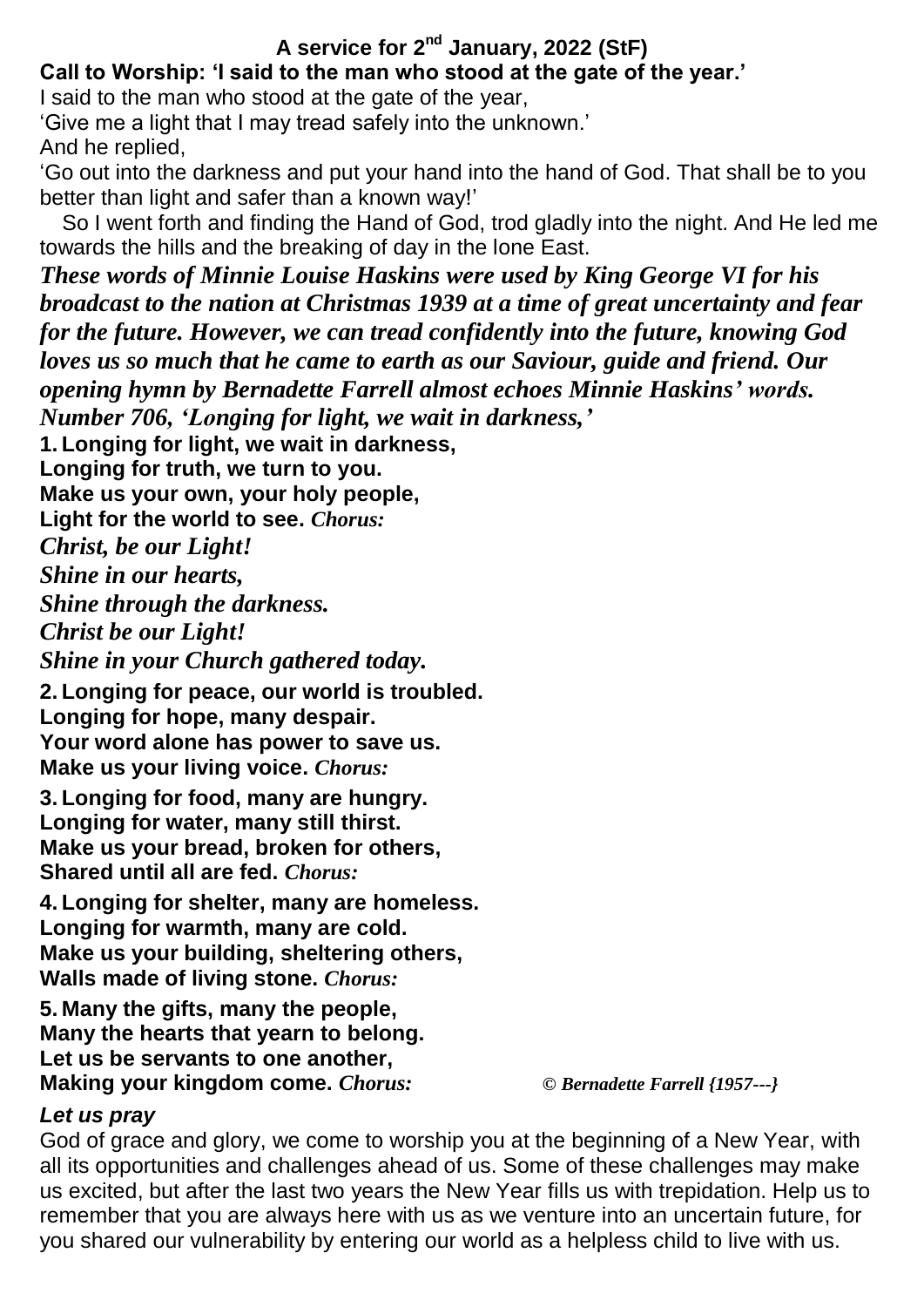Thus, we come to pray to you in faith, sing your praises joyfully and listen to your guiding word, for you are the Lord of creation, sustainer of life and our Saviour. You are our strength and stay in both good and bad times and we humbly offer you all honour, glory and praise in our worship.

Lord, we adore you, for you not only created the universe and all that lives on it, but when human beings had rebelled against you and darkened your creation with sin and misery, you sent your only Son, Christ Jesus, to save us. We remember how Christ came without status or wealth and was born in humble Bethlehem, in the stable of an inn, to ordinary parents. As Jesus grew among people like us, he shared our joys and sorrows, trials and temptation, our hopes and fears, yet he did so without sinning, showing us how you want us to live. Because of his crucifixion and resurrection, Jesus triumphed over both sin and death for us and death no longer has the last word, because he offers eternal life to all who believe in him.

Amazing God, such love is beyond our understanding, for we confess that, although we want to lead good lives, we often fail to love our neighbours as we love ourselves and we fail to love and serve you wholeheartedly. At times we fail to help neighbours who are in need or trouble, though we know we really ought to. Lord, help us turn away from our wrongdoing and forgive us in Jesus' name.

Gracious, loving God, we believe you always hear and answer our prayers, so confident that you have already pardoned us, we ask you to help bear the light of your lovingkindness in everything we do and say, in Jesus' lovely name. Amen.

*We shall say the prayer our Lord taught his disciples:*

**Our Father, who art in heaven, hallowed be thy name; thy kingdom come; thy will be done; on earth as it is in heaven. Give us this day our daily bread. And forgive us our trespasses as we forgive those who trespass against us. And lead us not into temptation, but deliver us from evil. For thine is the kingdom, the power and the glory, for ever and ever. Amen.**

*We shall sing a hymn by Bishop Reginald Heber, who was appointed Bishop of Calcutta in 1823. However, his duties were not confined to that one city, as his title implies, but instead to much of the South Pacific, including Ceylon and Australia, for he was the only Anglican Bishop in that hemisphere! Bishop Heber was a conscientious man, whose sense of duty drove him to travel tirelessly during his three years as Bishop. The heat and hard work took their toll of his health and he died aged only forty-two, on 3rd April, 1826, eighteen days short of his fortythird birthday. We sing hymn number 227, 'Brightest and best of the sons of the morning,'* 

**1. Brightest and best of the sons of the morning, Dawn on our darkness, and lend us thine aid; Star of the east, the horizon adorning, Guide where our infant Redeemer is laid.**

**2. Cold on his cradle the dewdrops are shining; Low lies his head, with the beasts of the stall; Angels adore him in slumber reclining, Maker, and Monarch, and Saviour of all.**

**3. Say, shall we yield him, in costly devotion, Odours of Edom, and offerings divine?**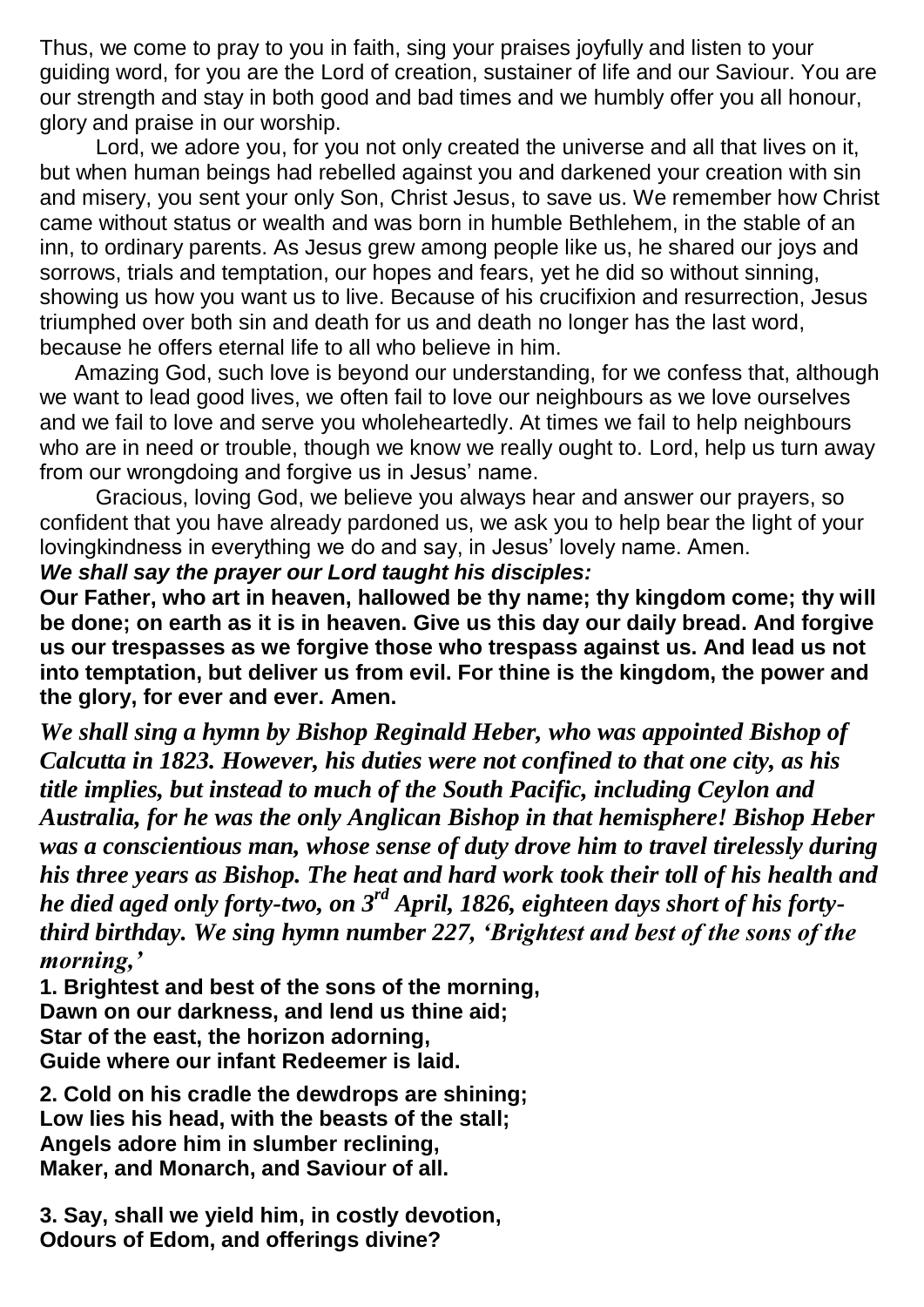**Gems of the mountain, and pearls of the ocean, Myrrh from the forest, or gold from the mine?**

**4. Vainly we offer each ample oblation; Vainly with gifts would his favour secure; Richer by far is the heart's adoration; Dearer to God are the prayers of the poor.**

**5. Brightest and best of the sons of the morning, Dawn on our darkness, and lend us thine aid; Star of the east, the horizon adorning, Guide where our infant Redeemer is laid.** *© Reginald Heber {1783 – 1826}*

#### *We come to our prayers of intercession. Let us pray.*

Sovereign God, you are the Light of the world, our trusty guide through life and our refuge in times of trouble. Therefore, as the old year ends and a new one begins, we turn to you, asking for your wisdom, courage, guidance and help, so we can act as your earthly hands in this corner of your kingdom. Although the brokenness of our world threatens to overwhelm us at times, we are not afraid to ask you to reach out and inspire those with power and influence to heal the suffering we see around us, for we know that to you all things are possible.

Lord of all, Jesus came to bring your shalom to this broken world. One of its meanings is peace, so we pray for an end to conflicts that rage across the planet, causing not only deaths, destruction and injuries, but swell the number of refugees who seek safety and a fresh start. Guide leaders of the nations along the paths of justice and mercy, for only when justice and mercy are present can real peace prevail. We pray that victims of warfare, terrorism, persecution and prejudice may receive the support and care they need to rebuild their broken lives. Remember in your mercy people in Afghanistan, Ethiopia and Sudan where strife is threatening to result in catastrophic famine in these countries.

Shalom also means to prosper, so Lord of grace, help us to play what part we can to build a better world by striving to end poverty here and abroad, by sharing the earth's resources instead of fighting over them and by learning to co-operate with one another, accepting our differences, rejoicing in diversity, rather than being divided by it.

A third meaning of shalom is healing and wellbeing, so we pray that you will look with compassion on people who are sick in body, mind, or spirit. May they receive the professional care and support they need to be healed, granted new strength and to be given fresh hope. May they also experience your presence in their time of need, to calm and reassure them. We remember, too, people who have been deeply affected by this pandemic: those living with a dementia, their families, friends and carers, for whom the last twenty months have been nightmarish. Also, we pray for neighbours who are feeling lonely, afraid and unloved; for others who are now unemployed or in debt because of the effects of COVID19 on society and everyone who has lost loved ones in these awful times. In a time of silence, we remember people who are in special need of your care and, as we name them before you, we are confident you will know their needs and will reach out to them: ………… Lord, help us to offer them practical support and friendship as well as sympathy, but hold everybody for whom we pray in the warm embrace of your love, from which healing, courage, comfort and transcending peace flow.

God of creation, the recent deadly tornadoes in USA, terrible floods and wildfires on several continents remind us about the effects of climate change and our collective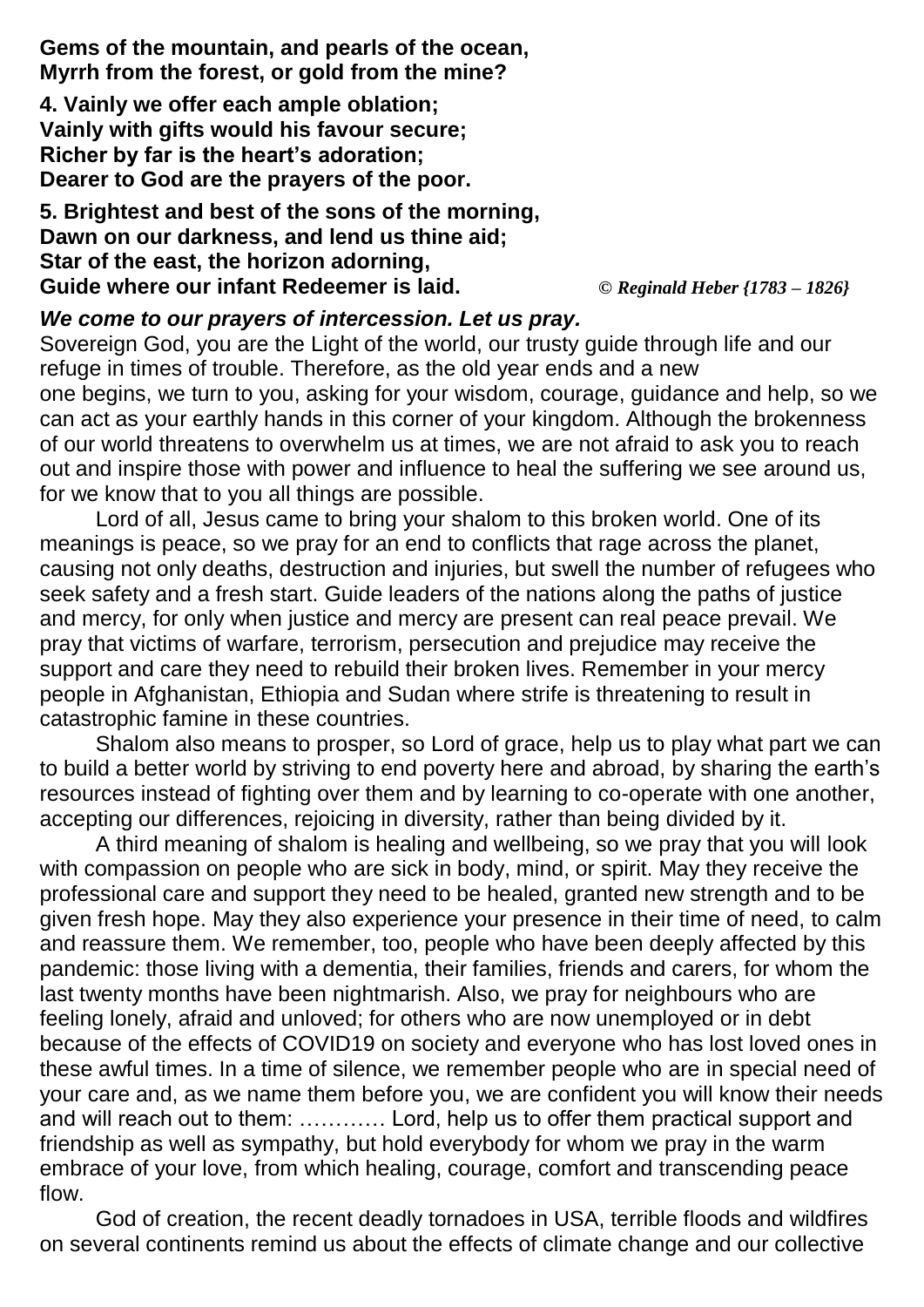failure as stewards of this planet. We pray that the declarations at the COP26 conference will encourage all of us to begin the necessary changes to our lifestyles before it is too late, so that we learn to live in harmony with the earth and future generations will have a habitable world in which to live.

Sovereign God, help us and churches in our area to find new ways to serve our community as we begin to emerge from the pandemic. We pray, too, for the worldwide Church: unite us in love and outreach, so our words and actions bring the light of your love to our neighbours and reveal that Jesus is indeed, the Saviour of the world. Loving Lord, we don't know what others will ask of us, so we pray for the Spirit to guide and encourage us when times are difficult, for vision and hope to enable us to take a risk for the sake of the gospel and courage to remain true to the teaching of Christ.

Shalom also means blessing, so we ask you to bless people who have worked steadfastly to support us throughout this pandemic: workers in the NHS, carers, scientists who are producing anti-COVID vaccines and medicines, besides key-workers throughout the country. May they remain successful and safe in their work, Lord.

Abba, Father God, look upon us, our families and our friends with compassion. As the New Year begins, keep us safe and guide us in your holy ways, so we bear the light of the gospel message into the darkest corners of your kingdom, in the glorious name of the Christ-child, our Saviour Jesus Christ. Amen.

*William Chatterton Dix was born in Bristol and became the company manager of a Glaswegian marine insurance company. He was a committed Christian and enjoyed writing hymns, some of which he published in 'Hymns of Love and Joy' in 1861. Included in this collection was "As with gladness men of old", which he wrote out of frustration at Epiphany, 6th January, 1860, when he was too poorly to attend the services at St. Raphael's church. Hymn number 224, 'As with gladness men of old'.*

**1. As with gladness men of old Did the guiding star behold, As with joy they hailed its light, Leading onward, beaming bright, So, most gracious Lord, may we Evermore be led to thee.**

**2. As with joyful steps they sped Saviour, to thy lowly bed; There to bend the knee before Thee, whom heaven and earth adore, So may we with willing feet Ever seek thy mercy-seat.**

**3. As they offered gifts most rare At thy manger rude and bare, So may we with holy joy, Pure and free from sin's alloy, All our costliest treasures bring, Christ, to thee, our heavenly King.**

**4. Holy Jesus, every day Keep us in the narrow way; And, when earthly things are past,**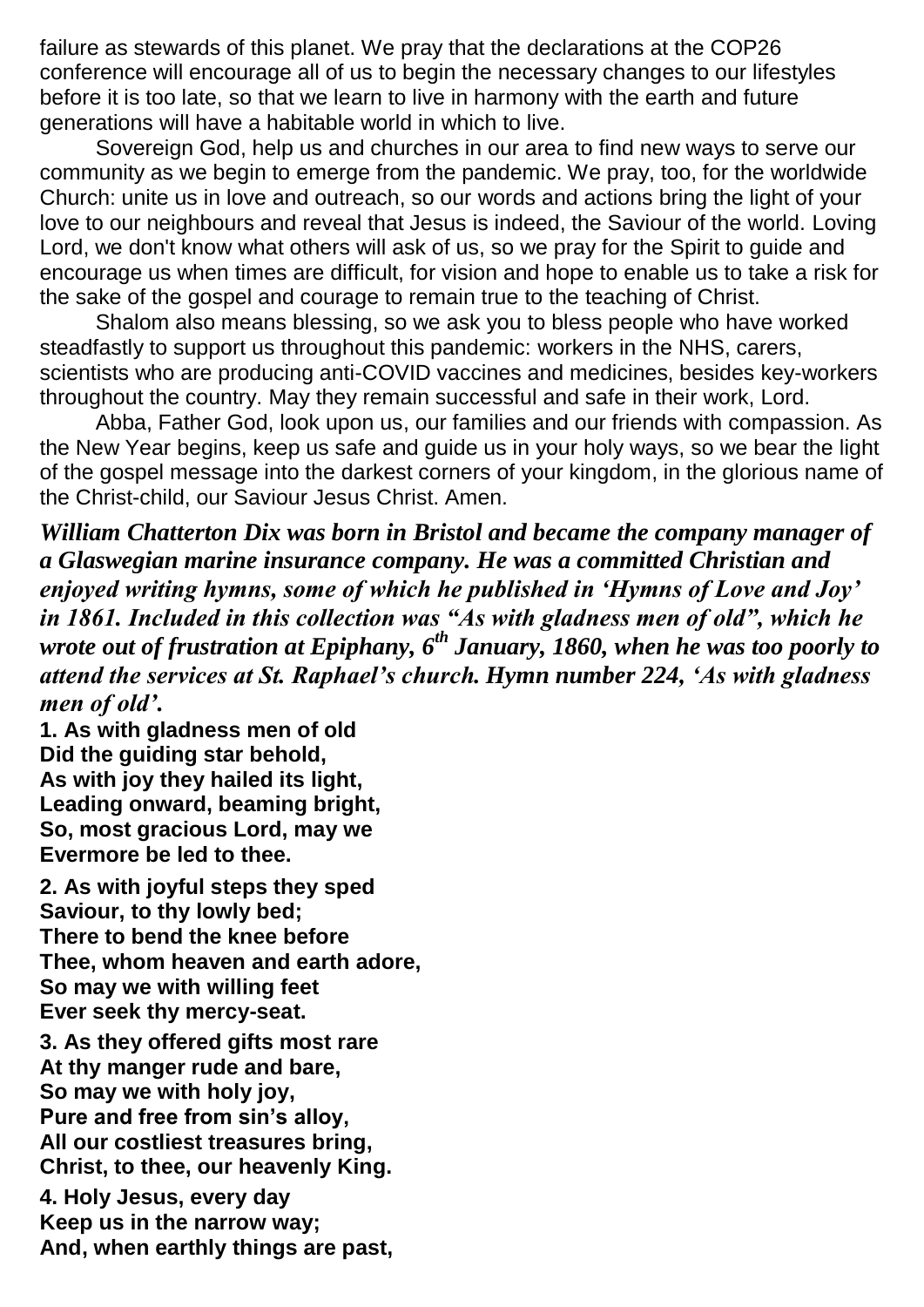**Bring our ransomed souls at last Where they need no star to guide, Where no clouds thy glory hide.**

**5. In the heavenly country bright Need they no created light; Thou its light, its joy, its crown, Thou its sun which goes not down: There for ever may we sing Alleluias to our King.** *© William Chatterton Dix {1837 – 1898}*

### **The Gospel reading is Matthew chapter 2 verses 1 to 12**

Jesus was born in the town of Bethlehem in Judea, during the time when Herod was king. Soon afterwards, some men who studied the stars came from the east to Jerusalem and asked,

"Where is the baby born to be the king of the Jews? We saw his star when it came up in the east, and we have come to worship him."

When King Herod heard about this, he was very upset, and so was everyone else in Jerusalem. He called together all the chief priests and the teachers of the Law and asked them,

"Where will the Messiah be born?"

"In the town of Bethlehem in Judea," they answered. "For this is what the prophet wrote: 'Bethlehem in the land of Judah, you are by no means the least of the leading

cities of Judah; for from you will come a leader who will guide my people Israel.'" So Herod called the visitors from the east to a secret meeting and found out from them the exact time the star had appeared. Then he sent them to Bethlehem with these instructions:

"Go and make a careful search for the child, and when you find him, let me know, so that I too may go and worship him."

And so they left, and on their way they saw the same star they had seen in the east. When they saw it, how happy they were, what joy was theirs! It went ahead of them until it stopped over the place where the child was. They went into the house, and when they saw the child with his mother Mary, they knelt down and worshipped him. They brought out their gifts of gold, frankincense, and myrrh, and presented them to him. Then they returned to their country by another road, since God had warned them in a dream not to go back to Herod. Amen.

#### **Sermon:** *"The Magi"* **Matthew 2: 1 – 12**

One of the most popular Epiphany carols at Bridge Court is John Henry Hopkins' "We three kings of orient are", so it is likely that it will be used in our singalongs for the next three weeks! All right, I know that this carol is responsible for Christmas cards depicting three oriental gentlemen on camels as they plod their way towards Bethlehem and I know, too, that there is no evidence in the Bible that they were kings, nor that their names were **Caspar, Melchior or Balthazar**, or, even that there were three men. Indeed, I think it is unlikely that only three Magi, an order of astrologers, would have travelled for up to two years in 'bandit country' – even on Roman roads – without an entourage or guard of some kind, in their quest for a **'new-born king'**.

It seems remarkable that the birth of a baby in Bethlehem may have led Herod the Great to order all male infants of two or less to be slaughtered by his troops, but while there is no historical document recording the massacre of the innocents, it is hardly surprising, for I imagine that the King would hardly want such an event publicised.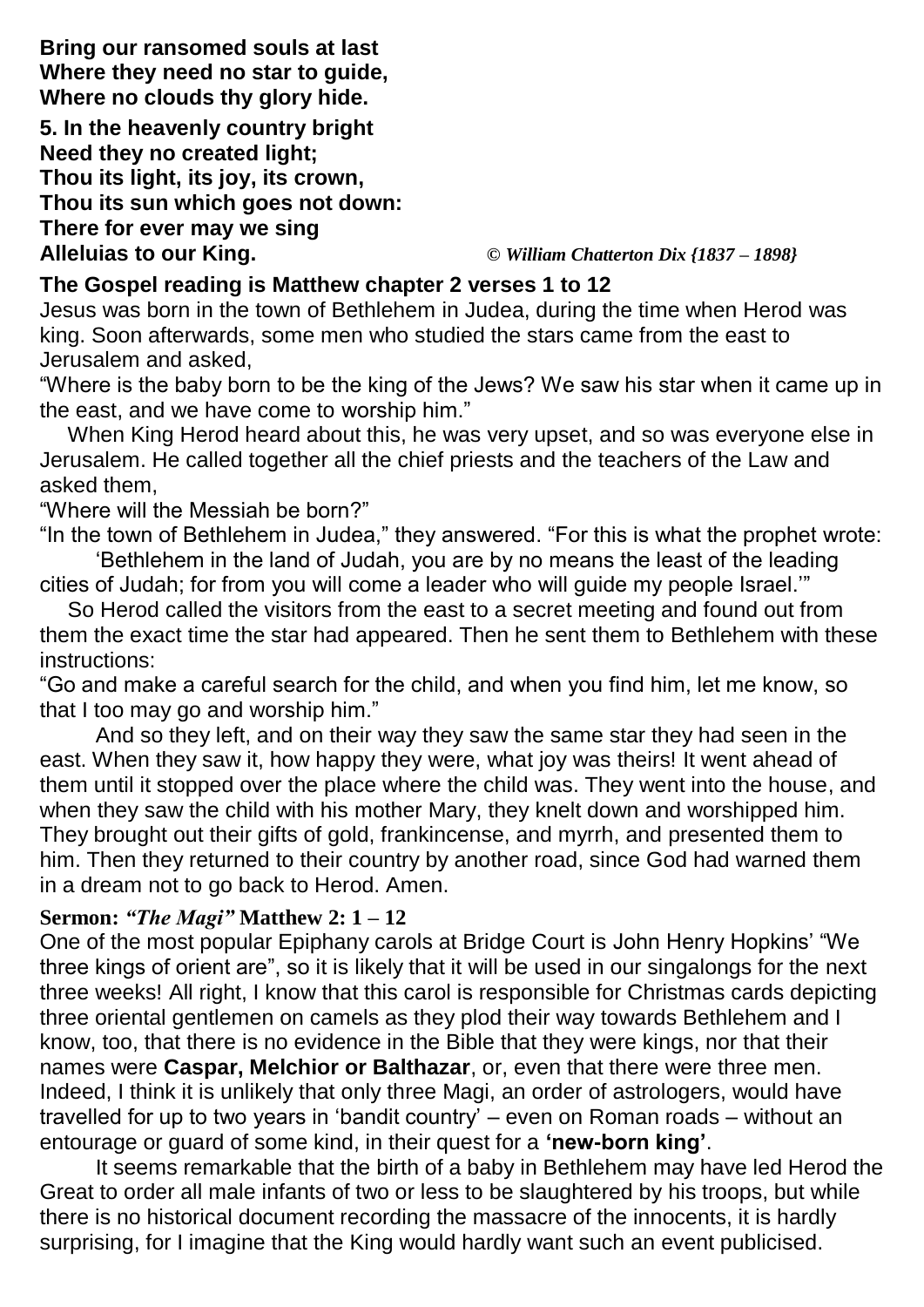However, we remember that the magi found Mary and Jesus living in a house, not the stable, so it is reasonable to suggest that Jesus was eighteen months old and the magi were rather late for the celebration! To be fair to them, scholars think they lived in what is now Western Iran or Ethiopia, so they would have travelled a great distance.

It is ironic that Herod the Great was King of the Jews, yet he wasn't a Jew. He was an Idumean and was appointed by Caesar Augustus to rule Judea on behalf of the Roman Empire, which had conquered the territory. Herod's family had converted to Judaism for political reasons, rather than a matter of faith, so he and his family were tolerated by the Jews, especially when he began to redevelop the Second Temple, built by Ezra and Nehemiah on their return from Exile, to a place of wonder. He also indulged in a number of expensive building projects that provided employment and brought prestige to Judea.

Nevertheless, Herod made enemies among Pharisees and Sadducees because of his lifestyle which certainly paid little heed to the faith he professed. On at least two occasions, he was recalled to Rome, following accusations of cruel treatment of opponents and an allegation by his mother-in-law that he had been involved in the assassination of his brother-in-law, who he considered a rival for his kingdom. As a result, Herod became so paranoid and ruthless that, when his mother and sister told him that his wife, Mariamne, and their two sons were plotting against him, he had all three executed. Nothing and nobody was allowed to threaten his position of power. Indeed, he had a personal bodyguard of two thousand and a network of secret police around the kingdom so he could remain in power.

The magi, or wise men, were Gentiles, unfamiliar with the Jewish faith, yet when they reached Jerusalem, they found Herod and his advisers unaware of the birth of the Messiah. Their enquiry about **'one born king of the Jews'** caused a real storm. Far from welcoming a child who scriptures said would grow to re-establish a close relationship between God and his people, Herod and his counsellors saw the infant as a threat to his power. No one, not even the high priests, asked to accompany the magi, so they could see and worship the baby, yet in Matthew's words, the wise men **'saw the child with his mother Mary, and they bowed down and worshipped him. Then they opened their treasures and presented him with gifts of gold and of frankincense and of myrrh.'**

Herod's feared losing power, wealth and prestige, as our Bible reading showed. The third verse is the key to his feeling**: 'When King Herod heard this he was disturbed, and all Jerusalem with him',** for the Greek word translated as **'disturbed'** in the New International Bible and English Standard Bible is **'tarasso',** which also means **frightened** (NRSV), **terrified**(Message) and **'upset'** (GNB). Why, then, was Herod and the Establishment in Jerusalem so afraid when Magi from the east enquired about a new-born king, whose birth had been indicated by an exceptionally bright star in the western sky?

Herod and the upper classes of Jerusalem were frightened by news of a new king, a true king from the lineage of David. Herod had already faced challenges to his reign and only held power because he was useful to Rome, collecting taxes and keeping the trade routes open with his army. He feared that a descendant of King David would naturally be more popular to the Jewish people than he was. He stood to lose power, respect and control – possibly his life – if this new king prevailed. The Jewish political establishment was upset, too, because many of them collaborated with Rome in order to flourish in an occupied land. The religious leaders were corrupt, engaging in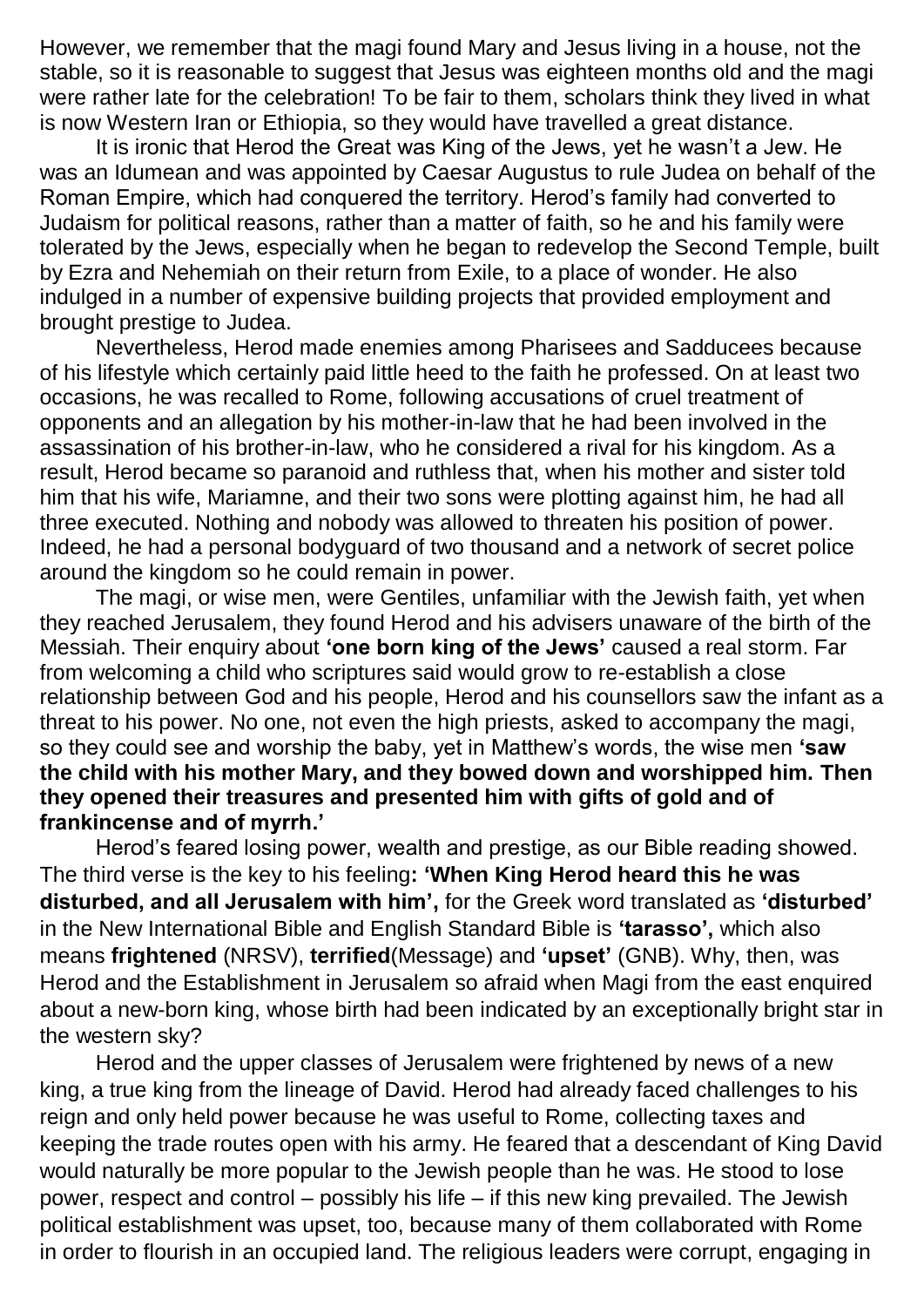nepotism and power-grabbing, rather than seeking righteousness. These leading figures were terrified that the new King would expose their corruption and unite the people against them. They were terrified that the light of truth would expose their hypocrisy, that they, like Herod, would lose their positions, reputations and control which is why they became such powerful opponents of Christ's ministry.

Does fear affect our discipleship? Some people are afraid to be known as Christians in case other people, especially family or friends mock or reject them. At Brierley Hill Methodist Church, we had an asylum-seeker from Iran who became a Christian and whose village and her own family turned on her and wanted her to be killed. Others may be afraid that discipleship means their past makes them unworthy to follow Christ. If so, remember that none of us is perfect and that Jesus died and was raised to give us a new start. It is not what we have done wrong in the past that is important: it is what we do today and in the future that counts.

Some people are afraid of committing themselves to Jesus, because they may have to surrender control over their lives to God in order to answer his call? Remember, Jesus left the glories of heaven to live among ordinary people just like us to save us from our sins by dying on a cross. Are we willing to make big changes to our lives, to set aside our station in life, to risk our reputation and friendships to answer God's call? Certainly, I've known a people who have given up well-paid, prestigious jobs to serve Jesus and I haven't found one who laments that he or she could have been wealthy or powerful, because serving Christ is reward in itself**. Lord, grant us the vision of John the Baptist, the trust of Mary and the steadfastness of Joseph, so we can conquer our fears and follow our Saviour. Amen.**

*Our closing hymn was written by a suffragan Bishop of Thetford and a very gifted hymn-writer, Timothy Dudley-Smith. We sing hymn number 470, 'Lord, for the years your love has kept and guided'.*

**1. Lord, for the Years, your love has kept and guided, Urged and inspired us, cheered us on our way, Sought us and saved us, pardoned and provided: Lord of the years, we bring our thanks today.**

**2. Lord, for that word, the word of life which fires us, Speaks to our hearts and sets our souls ablaze, Teaches and trains, rebukes us and inspires us: Lord of the word, receive your people's praise.**

**3. Lord, for our land in this our generation, Spirits oppressed by pleasure, wealth and care: For young and old, for commonwealth and nation, Lord of our land, be pleased to hear our prayer.**

**4. Lord, for our world; when we disown and doubt you, Loveless in strength, and comfortless in pain, Hungry and helpless, lost indeed without you: Lord of the world, we pray that Christ may reign.**

**5. Lord for ourselves; in living pow'r remake us – Self on the cross and Christ upon the throne, Past put behind us, for the future take us: Lord of our lives, to live for Christ alone.** *© Timothy Dudley-Smith {1926 -}*